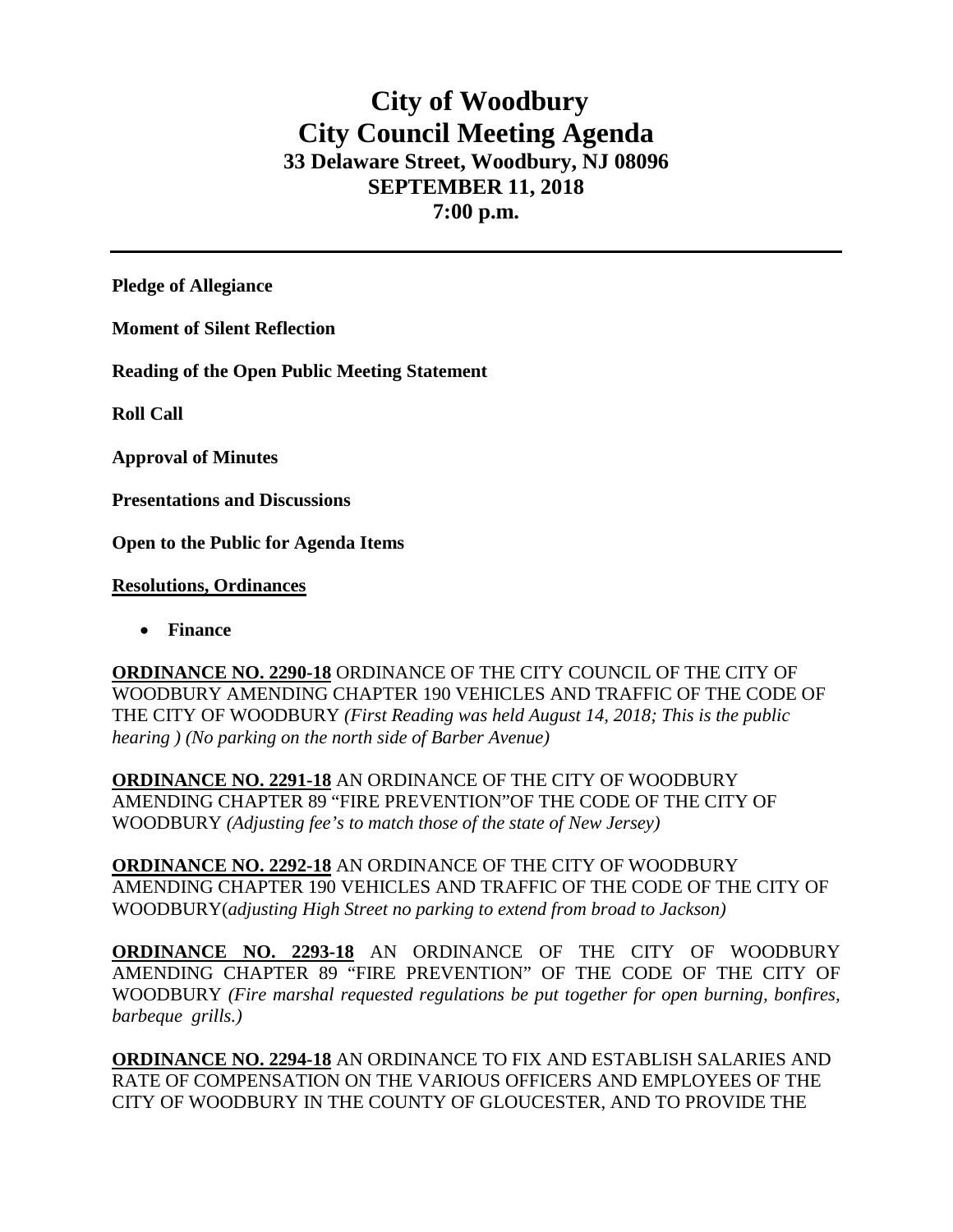MANNER OF PAYMENT THEREOF AND REPEALING ALL ORDINANCES OR PARTS OF ORDINANCES INCONSISTENT HEREWITH

**RESOLUTION NO. 18-139** RESOLUTION OF THE CITY OF WOODBURY IMPOSING LIEN(S) FOR PROPERTY MAINTENANCE PURSUANT TO MUNICIPALITY CODE §162-4 *(Imposing board-up fee)*

**RESOLUTION NO. 18-140** RESOLUTION OF THE MAYOR AND COUNCIL OF THE CITY OF WOODBURY AUTHORIZING THE APPOINTMENT OF BRANDON VOLK AS PART-TIME CLASS II SPECIAL LAW ENFORCEMENT OFFICER (SLEO II) FOR THE CITY OF WOODBURY *(Replacing SLEO II officer who has left the department)*

**RESOLUTION NO. 18-141** RESOLUTION OF THE MAYOR AND COUNCIL OF THE CITY OF WOODBURY AUTHORIZING THE APPOINTMENT OF MATTHEW YOUNGBLOOD AS PART-TIME CLASS II SPECIAL LAW ENFORCEMENT OFFICER (SLEO II) FOR THE CITY OF WOODBURY *(Replacing SLEO II officer who has left the department)*

**RESOLUTION NO. 18-142** RESOLUTION AUTHORIZING CITY ENGINEER TO ISSUE NOTICE TO BIDDERS REGARDING THE FY2018 LOCAL ROADS RESURFACING PROJECT

**RESOLUTION NO. 18-143** RESOLUTION AUTHORIZING CITY ENGINEER TO ISSUE NOTICE TO BIDDERS REGARDING THE WEST RED BANK AVENUE IMPROVEMENTS PROJECT – WATER MAIN REPLACEMENT, SANITARY SEWER LINING, AND ROAD RESURFACING – TATUM STREET TO BROAD STREET

**RESOLUTION NO. 18-144** RESOLUTION AUTHORIZING CITY ENGINEER TO ISSUE NOTICE TO BIDDERS REGARDING THE FY2018 LOCAL ROADS RESURFACING PROJECT

**RESOLUTION NO. 18-145** RESOLUTION AUTHORIZING THE PURCHASE OF AN STUMP CUTTER THROUGH NATIONAL JOINT POWER ALLIANCE (NJPA) COOPERATIVE PURCHASING SYSTEM

**RESOLUTION NO. 18-146** RESOLUTION AUTHORIZING A PURCHASE AGREEMENT WITH CHERRY HILL WINNER FORD FOR TWO (2) 2019 POLICE VEHICLES

**RESOLUTION NO. 18-147** RESOLUTION TO CANCEL BALANCES ON WATER / SEWER ACCOUNT # 24650-0 AKA 450 HEMLOCK TERRACE, BLOCK 152.01 LOT 14

**RESOLUTION NO. 18-148** RESOLUTION AUTHORIZING A PURCHASE AGREEMENT WITH MOTOROLA SOLUTIONS, INC. FOR PORTABLE RADIOS FOR THE FIRE DEPARTMENT

**RESOLUTION NO. 18-149** RESOLUTION AUTHORIZING CITY ENGINEER TO ISSUE